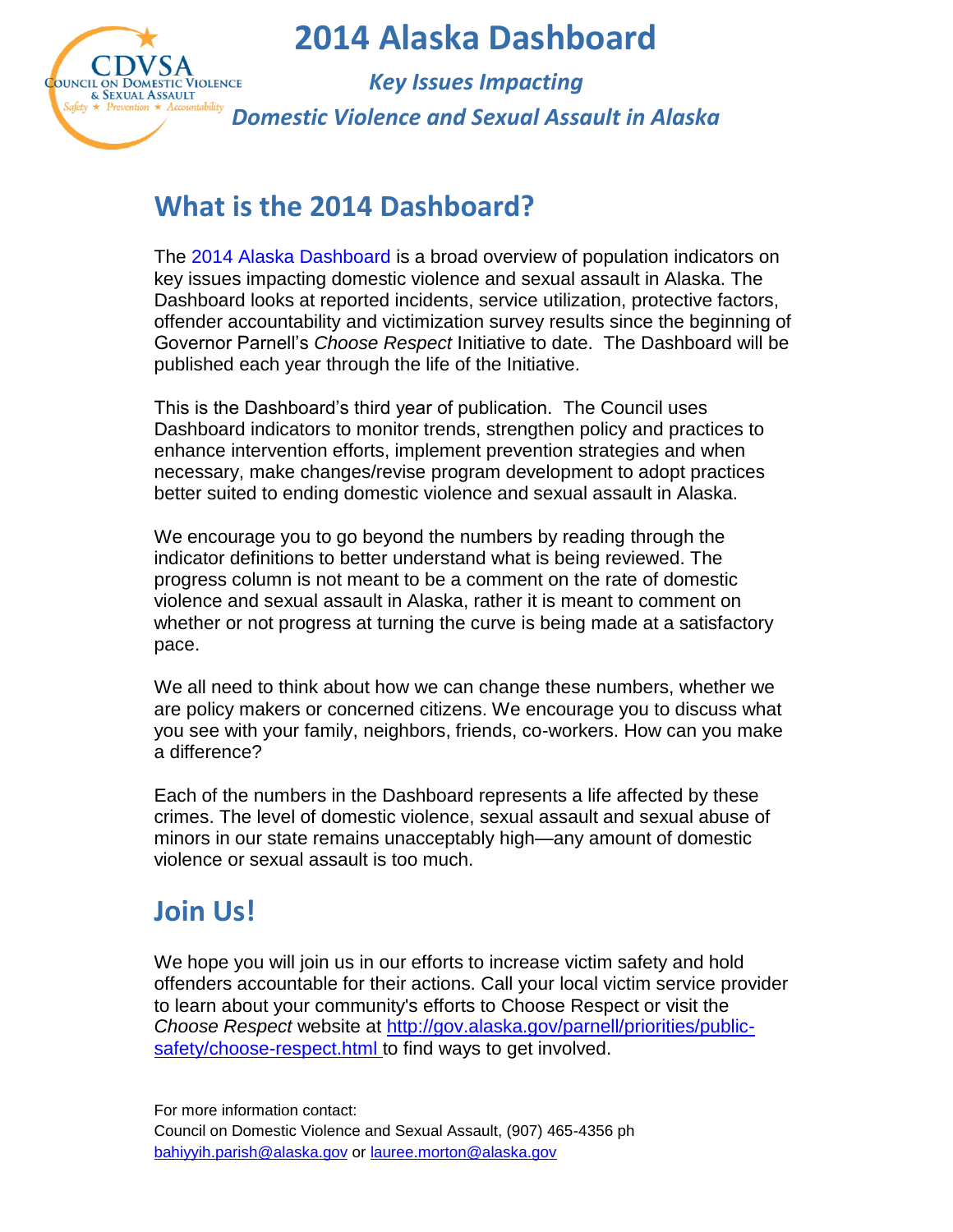

## *Key Issues Impacting*

## *Domestic Violence and Sexual Assault in Alaska*

 *Reports of harm, utilization of services, and reports to law enforcement are much lower than actual incident rates. As the stigma of reporting violence lessens and as victim safety increases, those experiencing violence will be more likely to report and seek help, causing some of these indicators to increase over time. Estimates based on self-disclosures to survey questions may also be lower than actual victimization rates.*

<span id="page-1-15"></span><span id="page-1-14"></span><span id="page-1-13"></span><span id="page-1-12"></span><span id="page-1-11"></span><span id="page-1-10"></span><span id="page-1-9"></span><span id="page-1-8"></span><span id="page-1-7"></span><span id="page-1-6"></span><span id="page-1-5"></span><span id="page-1-4"></span><span id="page-1-3"></span><span id="page-1-2"></span><span id="page-1-1"></span><span id="page-1-0"></span>

|      | Key Population Indicators for Alaska                                                     | <b>Starting</b><br><b>AK Data</b> | <b>Current</b><br><b>AK Data</b> | Percent<br>Change | <b>Progress</b>         |  |  |  |
|------|------------------------------------------------------------------------------------------|-----------------------------------|----------------------------------|-------------------|-------------------------|--|--|--|
|      | <b>Childhood Exposure to Domestic Violence</b>                                           |                                   |                                  |                   |                         |  |  |  |
| 1.   | Percent of adults exposed to intimate partner violence of parent (BRFSS)                 | 19.1%                             | 22.1%                            | 15.7%             |                         |  |  |  |
|      | 2. Percent of mothers whose 3 year old child saw violence or physical abuse (CUBS)       | 4.0%                              | 4.8%                             | 20.0%             |                         |  |  |  |
|      | <b>Child and Youth Victimization</b>                                                     |                                   |                                  |                   |                         |  |  |  |
| 3. . | Percent of students experiencing physical dating violence in past year (YRBS)            | 9.1%                              | 9.1%                             | N/A               |                         |  |  |  |
|      | 4. Percent of students experiencing sexual violence in lifetime (YRBS)                   | 10.1%                             | 9.3%                             | $-7.9%$           | $\overline{\bullet}$    |  |  |  |
|      | <b>Reports of Harm (Child and Youth)</b>                                                 |                                   |                                  |                   |                         |  |  |  |
| 5.   | Rate of reported child abuse and neglect per 10,000 (US DHHS)                            | 190.1                             | 154.6                            | $-18.7%$          |                         |  |  |  |
| 6.   | Rate of reported child sexual maltreatment per 10,000 (OCS)                              | 5.8                               | 9.6                              | 65.5%             | $\bullet$               |  |  |  |
|      | <b>Adult and Elder Victimization</b>                                                     |                                   |                                  |                   |                         |  |  |  |
| 7.   | Percent of women experiencing physical intimate partner violence in past year (AVS)      | 9.4%                              | N/A                              | N/A               | $\mathbf{\mathsf{O}}$   |  |  |  |
| 8.   | Percent of women experiencing sexual violence in past year (AVS)                         | 4.3%                              | N/A                              | N/A               | $\overline{O}$          |  |  |  |
|      | 9. Percent of pregnant women experiencing intimate partner physical abuse (PRAMS)        | 3.6%                              | 2.7%                             | $-25.0%$          | $\overline{\mathbf{O}}$ |  |  |  |
|      | <b>Reports of Harm (Adult and Elder)</b>                                                 |                                   |                                  |                   |                         |  |  |  |
|      | 10. Number of vulnerable adults reporting abuse or neglect (APS)                         | 91                                | 86                               | $-5.5%$           |                         |  |  |  |
|      | 11. Number of vulnerable elders reporting abuse or neglect (APS)                         | 111                               | 101                              | $-9.0%$           |                         |  |  |  |
|      | <b>Primary Prevention and Protective Factors</b>                                         |                                   |                                  |                   |                         |  |  |  |
|      | 12. Percent of pregnant women whose health provider talked to them about DV (PRAMS)      | 60.0%                             | 59.5%                            | $-0.8%$           | $\bigcirc$              |  |  |  |
|      | 13. Percent of students comfortable seeking help from 3 or more adults (YRBS)            | 44.6%                             | 42.8%                            | $-4.0%$           | $\bigcirc$              |  |  |  |
|      | 14. Percent of schools implementing Fourth R healthy relationship curriculum (DEED)      | 9.7%                              | 22.2%                            | 128.9%            | ∩                       |  |  |  |
|      | 15. Percent of students who feel connected to their school (SCCS)                        | 38%                               | 41%                              | 7.9%              | ∩                       |  |  |  |
|      | <b>Reports to Law Enforcement</b>                                                        |                                   |                                  |                   |                         |  |  |  |
|      | 16. Rate of forcible rape reported to law enforcement per 10,000 (UCR)                   | 7.3                               | 8.0                              | 9.6%              | $\cup$                  |  |  |  |
|      | 17. Number of domestic violence related homicides reported to law enforcement (DPS)      | 5                                 | 9                                | 80.0%             |                         |  |  |  |
|      | 18. Number of elderly victims reporting DV-related sexual/physical assaults to AST (DPS) | 79                                | 87                               | 10.1%             | ∩                       |  |  |  |
|      | 19. Number of sexual assaults reported to law enforcement (DPS)                          | <b>New</b>                        | 804                              | N/A               | $\bigcirc$              |  |  |  |
|      | 20. Number of sexual abuses of minors reported to law enforcement (DPS)                  | <b>New</b>                        | 428                              | N/A               | $\bigcirc$              |  |  |  |
|      | <b>Utilization of Services</b>                                                           |                                   |                                  |                   |                         |  |  |  |
|      | 21. Rate of children evaluated by child advocacy centers per 10,000 (ACA)                | 81.9                              | 88.3                             | 7.8%              | O                       |  |  |  |
|      | 22. Rate of adults utilizing services for domestic violence per 10,000 (CDVSA)           | 81.6                              | 79.4                             | $-2.7%$           | $\bigcirc$              |  |  |  |
|      | 23. Rate of children with adults in domestic violence services per 10,000 (CDVSA)        | 72.8                              | 67.6                             | $-7.1%$           |                         |  |  |  |
|      | 24. Rate of adults utilizing services for sexual assault per 10,000 (CDVSA)              | 20.5                              | 19.4                             | $-5.4%$           |                         |  |  |  |
|      | 25. Rate of youth utilizing services for domestic violence per 10,000 (CDVSA)            | 20.1                              | 22.1                             | 10.0%             |                         |  |  |  |
|      | 26. Rate of youth utilizing services for sexual assault per 10,000 (CDVSA)               | 39.2                              | 29.2                             | $-25.5%$          |                         |  |  |  |
|      | <b>Offender Accountability</b>                                                           |                                   |                                  |                   |                         |  |  |  |
|      | 27. Percent of reported forcible rapes resulting in an arrest (DPS)                      | 24.3%                             | 33.5%                            | 37.9%             |                         |  |  |  |
| 28.  | Rate of juveniles referred for sex offenses per 10,000 (DJJ)                             | 10.9                              | 14.1                             | 29.4%             |                         |  |  |  |
| 29.  | Rate of juveniles referred for a DV-related assault per 10,000 (DJJ)                     | 38.5                              | 33.9                             | $-11.9%$          |                         |  |  |  |
| 30.  | Number of sexual assault cases accepted for prosecution (DOL)                            | 111                               | 141                              | 27.0%             |                         |  |  |  |
| 31.  | Percent of accepted sexual assault cases with a conviction (DOL)                         | 63.0%                             | 68.3%                            | 8.4%              |                         |  |  |  |
| 32.  | Number of sexual abuse of minor cases accepted for prosecution (DOL)                     | 109                               | 144                              | 32.1%             |                         |  |  |  |
| 33.  | Percent of accepted sexual abuse of minor cases with a conviction (DOL)                  | 84.4%                             | 76.0%                            | $-10.0%$          |                         |  |  |  |
| 34.  | Number of domestic violence cases accepted for prosecution (DOL)                         | 2617                              | 3068                             | 17.2%             |                         |  |  |  |
|      | 35. Percent of accepted domestic violence cases with a conviction (DOL)                  | 73.8%                             | 77.2%                            | 4.6%              | Ő                       |  |  |  |
|      | 36. Percent of adult sex offenders who recidivate (DOC)                                  | 67.0                              | 59.2                             | $-11.6%$          | ●                       |  |  |  |

<span id="page-1-36"></span><span id="page-1-35"></span><span id="page-1-34"></span><span id="page-1-33"></span><span id="page-1-32"></span><span id="page-1-31"></span><span id="page-1-30"></span><span id="page-1-29"></span><span id="page-1-28"></span><span id="page-1-27"></span><span id="page-1-26"></span><span id="page-1-25"></span><span id="page-1-24"></span><span id="page-1-23"></span><span id="page-1-22"></span><span id="page-1-21"></span><span id="page-1-20"></span><span id="page-1-19"></span><span id="page-1-18"></span><span id="page-1-17"></span><span id="page-1-16"></span>Definitions for each population indicator and dates for current and starting data are found starting on page 4. Alaska Dashboard, January 2014. State of Alaska, Council on Domestic Violence and Sexual Assault, http://dps.alaska.gov/cdvsa/. **Progress:** Progress Satisfactory **Delayer Progress Uncertain** Progress Needs Improvement *Percent change is relative to starting data. See definition on page 3. Percent changes may or may not be statistically significant.*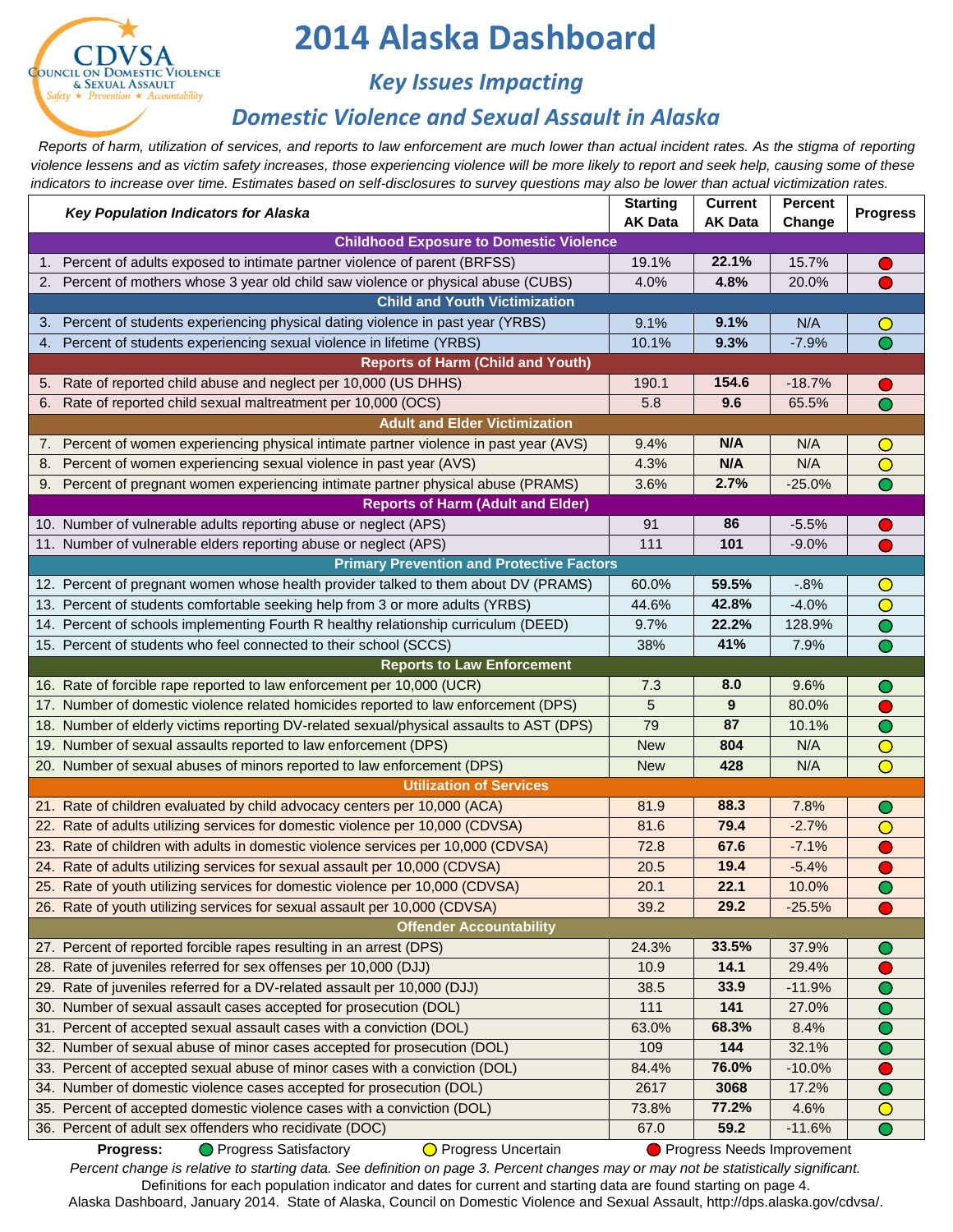### *Key Issues Impacting Domestic Violence and Sexual Assault in Alaska*

### *National Comparisons*

*National data for comparison purposes is only available for a few of the population indicators on the Alaska dashboard for key issues impacting domestic violence and sexual assault in Alaska. Few of the data sources on the Alaska dashboard are available nationally or in other states. When they are available, data is rarely directly comparable. In particular, different states have different definitions for domestic violence and sexual assault. Listed below are the few indicators that are directly comparable to national data.*

| <b>Key Population Indicators for Alaska</b><br>U.S. Data                                                                                |      | Current   | <b>Starting</b> | <b>Current</b> |  |  |  |
|-----------------------------------------------------------------------------------------------------------------------------------------|------|-----------|-----------------|----------------|--|--|--|
|                                                                                                                                         |      | U.S. Data | <b>AK Data</b>  | <b>AK Data</b> |  |  |  |
| <b>Child and Youth Victimization</b>                                                                                                    |      |           |                 |                |  |  |  |
| YRBS national comparison data is unavailable at this time. The survey is conducted every 2 years, and data will be available next year. |      |           |                 |                |  |  |  |
| <b>Reports of Harm (Child and Youth)</b>                                                                                                |      |           |                 |                |  |  |  |
| 5. Rate of reported child abuse and neglect per 10,000 (US DHHS)                                                                        | 93.0 | 91.5      | 190.1           | 154.6          |  |  |  |
| <b>Reports to Law Enforcement</b>                                                                                                       |      |           |                 |                |  |  |  |
| 16. Rate of forcible rape reported to law enforcement per 10,000 (UCR)                                                                  | 2.9  | 2.7       | 7.3             | 8.0            |  |  |  |

#### *[Rate of reported child abuse and neglect per 10,000 \(US DHHS\)](#page-4-1)*

*In 2012 (current AK data), the rate of reported and substantiated child abuse and neglect was 154.6 per 10,000 children (ages 0 to 17) in Alaska, compared to 91.5 per 10,000 children in the U.S. The Alaska rate was 1.7 times higher than the U.S. rate. Rates of reporting in the U.S. have remained steady since the starting year, 2009, but Alaska levels have decreased by 19%.*

#### *[Rate of forcible rape reported to law enforcement per 10,000 \(UCR\)](#page-7-1)*

*In 2012 (current AK data), the rate of forcible rape reported to law enforcement was 8.0 per 10,000 in Alaska, compared to 2.7 per 10,000 in the U.S. The Alaska rate was 3.0 times higher than the U.S. rate.*

### *Percent Change*

*Percent change is the increase or decrease in the current Alaska data relative to the start date, most of which is pre-Initiative data. Percent change is not an absolute difference in percent. For example, indicator #1 has increased from 19.1% to 22.1%. The absolute difference in percent is 3.0. But the percent change is +15.7%, because 3.0 is 15.7% of 19.1, the starting Alaska data. \*\** **Percent changes may or may not be statistically significant since some change randomly occurs from year to year.**

> **Percent Change** is **Current AK data - Starting AK data Starting AK data** x 100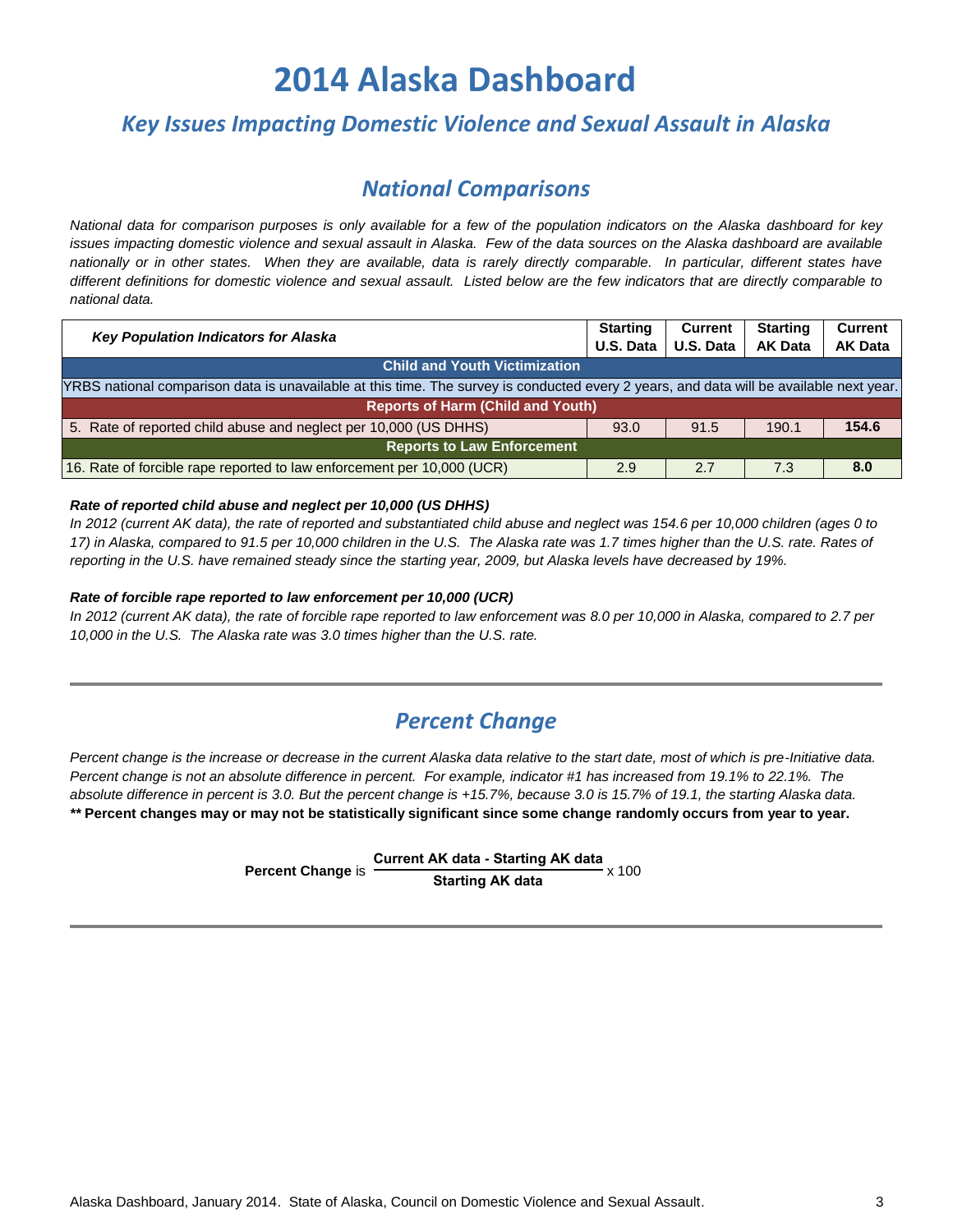### *Key Issues Impacting Domestic Violence and Sexual Assault in Alaska*

## *Dashboard Indicator Definitions*

<span id="page-3-1"></span><span id="page-3-0"></span>

| <b>Childhood Exposure to Domestic Violence</b>                                                                                                                                                                                                                                                                                                                       |       |                                                                     |       |                                                                                                                                                                                                                                                                                                                                                                                      |  |  |  |  |
|----------------------------------------------------------------------------------------------------------------------------------------------------------------------------------------------------------------------------------------------------------------------------------------------------------------------------------------------------------------------|-------|---------------------------------------------------------------------|-------|--------------------------------------------------------------------------------------------------------------------------------------------------------------------------------------------------------------------------------------------------------------------------------------------------------------------------------------------------------------------------------------|--|--|--|--|
|                                                                                                                                                                                                                                                                                                                                                                      |       | 1. Percent of adults exposed to intimate partner violence of parent |       | Behavioral Risk Factor Surveillance System (BRFSS). Approximately every third year, 2,500 adults in Alaska are asked "As a<br>child, did you ever see or hear one of your parents or guardians being hit, slapped, punched, shoved, kicked or otherwise<br>physically hurt by their spouse or partner?" Most current Alaska data is from 2012 and starting Alaska data is from 2006. |  |  |  |  |
| 25.0%                                                                                                                                                                                                                                                                                                                                                                |       |                                                                     |       |                                                                                                                                                                                                                                                                                                                                                                                      |  |  |  |  |
| 20.0%                                                                                                                                                                                                                                                                                                                                                                |       |                                                                     |       |                                                                                                                                                                                                                                                                                                                                                                                      |  |  |  |  |
| 15.0%                                                                                                                                                                                                                                                                                                                                                                | 19.1% |                                                                     | 19.2% | 22.1%                                                                                                                                                                                                                                                                                                                                                                                |  |  |  |  |
| 10.0%                                                                                                                                                                                                                                                                                                                                                                |       |                                                                     |       |                                                                                                                                                                                                                                                                                                                                                                                      |  |  |  |  |
| 5.0%                                                                                                                                                                                                                                                                                                                                                                 |       |                                                                     |       |                                                                                                                                                                                                                                                                                                                                                                                      |  |  |  |  |
| 0.0%                                                                                                                                                                                                                                                                                                                                                                 |       |                                                                     |       |                                                                                                                                                                                                                                                                                                                                                                                      |  |  |  |  |
|                                                                                                                                                                                                                                                                                                                                                                      | 2006  |                                                                     | 2009  | 2012                                                                                                                                                                                                                                                                                                                                                                                 |  |  |  |  |
|                                                                                                                                                                                                                                                                                                                                                                      |       |                                                                     |       | Progress is unsatisfactory ● because the indicator has increased. Satisfactory progress would cause this indicator to decrease.                                                                                                                                                                                                                                                      |  |  |  |  |
| 2. Percent of mothers whose 3 year old child saw violence or physical abuse<br>Childhood Understanding Behaviors Survey (CUBS). Each year, over 1,000 mothers of three year old children are asked "Has<br>your child ever experienced seeing violence or physical abuse in person?" Most current Alaska data is from 2012 and starting<br>Alaska data is from 2009. |       |                                                                     |       |                                                                                                                                                                                                                                                                                                                                                                                      |  |  |  |  |
| 8.0%                                                                                                                                                                                                                                                                                                                                                                 | 6.6%  |                                                                     |       |                                                                                                                                                                                                                                                                                                                                                                                      |  |  |  |  |
| 6.0%                                                                                                                                                                                                                                                                                                                                                                 | 7.2%  |                                                                     |       |                                                                                                                                                                                                                                                                                                                                                                                      |  |  |  |  |
| 4.0%                                                                                                                                                                                                                                                                                                                                                                 | 4.0%  |                                                                     |       | 4.8%                                                                                                                                                                                                                                                                                                                                                                                 |  |  |  |  |
|                                                                                                                                                                                                                                                                                                                                                                      |       |                                                                     |       |                                                                                                                                                                                                                                                                                                                                                                                      |  |  |  |  |
| 2.0%                                                                                                                                                                                                                                                                                                                                                                 |       |                                                                     |       |                                                                                                                                                                                                                                                                                                                                                                                      |  |  |  |  |
| 0.0%                                                                                                                                                                                                                                                                                                                                                                 |       |                                                                     |       |                                                                                                                                                                                                                                                                                                                                                                                      |  |  |  |  |
|                                                                                                                                                                                                                                                                                                                                                                      | 2009  | 2010                                                                | 2011  | 2012                                                                                                                                                                                                                                                                                                                                                                                 |  |  |  |  |
| level appears to be greater than it was in 2009.                                                                                                                                                                                                                                                                                                                     |       |                                                                     |       | Progress needs improvement $\bullet$ because while there has been a decline from the previous two years, the violence exposure                                                                                                                                                                                                                                                       |  |  |  |  |
| <b>Return to Dashboard</b>                                                                                                                                                                                                                                                                                                                                           |       |                                                                     |       |                                                                                                                                                                                                                                                                                                                                                                                      |  |  |  |  |

**Child and Youth Victimization**

<span id="page-3-2"></span>**[3. Percent of students experiencing physical dating violence in past year](#page-1-3)** *[Youth Risk Behavior Survey \(YRBS\)](http://dhss.alaska.gov/dph/Chronic/Pages/yrbs/yrbs.aspx)*. Every two years, over 1,000 students in traditional high schools are asked "During the past 12 months, how many times did someone you were dating or going out with physically hurt you on purpose? (Count such things as being hit, slammed into something, or injured with an object or weapon.)" Students are included if they were hurt 1 or more times. Most current data is from 2013, and it is the new baseline since the survey question has been improved and old data is not comparable.

Progress is uncertain  $\bigcirc$  because data currently exists for only one point in time. Upcoming data will be from the 2015 survey.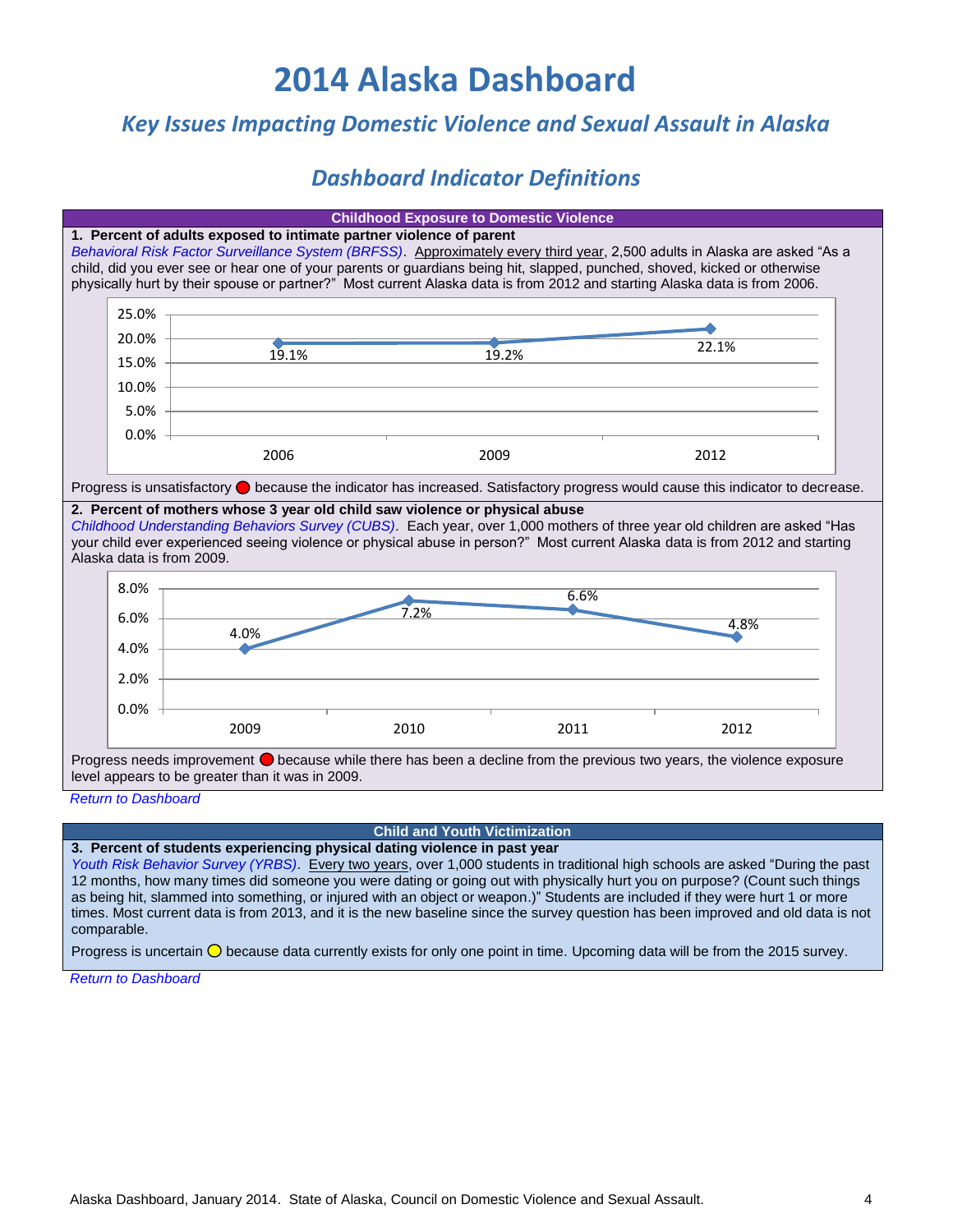#### <span id="page-4-0"></span>**[4. Percent of students experiencing sexual violence in lifetime](#page-1-4)**

*[Youth Risk Behavior Survey \(YRBS\)](http://dhss.alaska.gov/dph/Chronic/Pages/yrbs/yrbs.aspx)*. Every two years, over 1,000 students in traditional high schools are asked "Have you ever been physically forced to have sexual intercourse when you did not want to?" Most current Alaska data is from 2013 and starting Alaska data is from 2009. New national data is expected in 2015, and new statewide data is expected after 2015.



#### **Reports of Harm (Child and Youth)**

#### <span id="page-4-1"></span>**[5. Rate of reported child abuse and neglect per 10,000](#page-1-5)**

*[US Department of Health and Human Services](http://www.acf.hhs.gov/programs/cb/resource/child-maltreatment-2012) (US DHHS)*. Rate of unique victims of reported and substantiated child abuse and neglect per 10,000 children ages 0-17. Child abuse and neglect is defined as any recent act or failure to act on the part of a parent or caretaker which results in death, serious physical or emotional harm, sexual abuse or exploitation; or an act or failure to act which presents and imminent risk of serious harm. Most current Alaska data is from 2012 and starting Alaska data is from 2009. For the purpose of the dashboard, this indicator is not used to measure rates of victimization. It is used to measure rates of substantiated reports of harm. Initiative efforts should lead to increased reporting so every child in need of aid can be protected.





#### <span id="page-4-2"></span>**[6. Rate of reported child sexual maltreatment per 10,000](#page-1-6)**

*[Office of Children's Services \(OCS\).](http://dhss.alaska.gov/ocs/Pages/default.aspx)* Rate of non-duplicated children per 10,000 (ages 0-17) that are referred to the Office of Children's Services for substantiated incidents of sexual maltreatment. Sexual maltreatment includes sexual abuse (sexual assault, sexual abuse of a minor, incest, online enticement of a minor, unlawful exploitation of a minor, indecent exposure), sexual exploitation (allowing, permitting, or encouraging child prostitution), and prostitution or promoting prostitution. Most current Alaska data is from 2012 and starting Alaska data is from 2009. For the purpose of the dashboard, this indicator is not used to measure rates of victimization. It is used to measure rates of substantiated reports of harm. Initiative efforts should lead to increased reporting so every child in need of aid can be protected.

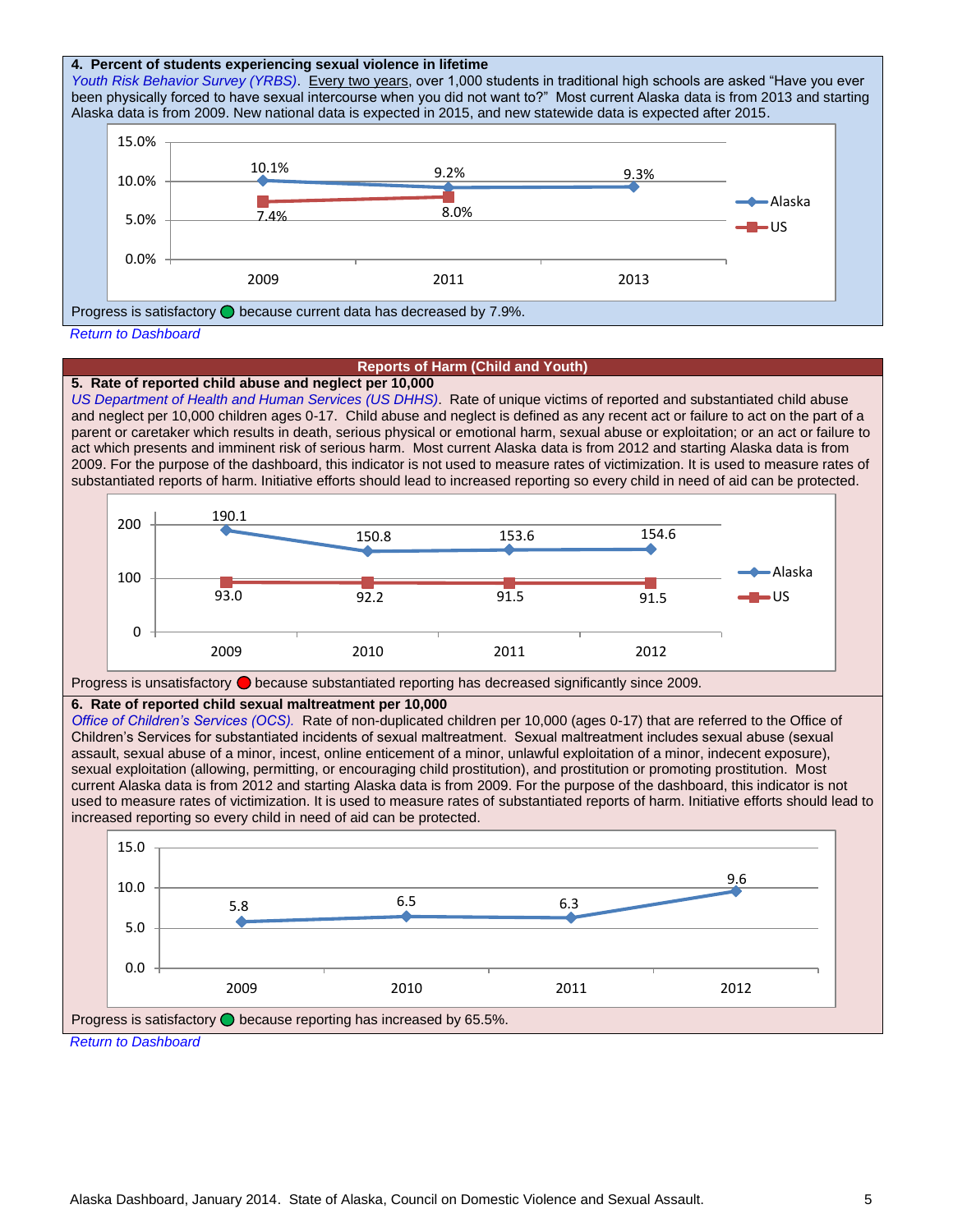#### **Adult and Elder Victimization**

#### <span id="page-5-2"></span><span id="page-5-0"></span>**[7. Percent of women experiencing physical intimate partner violence in past year](#page-1-7)**

*[Alaska Victimization Survey \(AVS\)](http://justice.uaa.alaska.edu/avs/)*. In 2010, over 800 adult women were asked if in the past year, an intimate partner (a) "Made threats to physically harm you?" (b) "Slapped you?" (c) "Pushed or shoved you?" (d) "Hit you with a fist or something hard?" (e) "Kicked you?" (f) "Hurt you by pulling your hair?" (g) "Slammed you against something?" (h) "Tried to hurt you by choking or suffocating you?" (i) "Beaten you?" (j) "Burned you on purpose?" or (k) "Used a knife or gun on you?" Starting Alaska data is from 2010.

Progress is uncertain  $\bigcirc$  because data currently exists for only one point in time. New data will be available after the survey is replicated in 2015.

#### <span id="page-5-1"></span>**[8. Percent of women experiencing sexual violence in past year](#page-1-8)**

*[Alaska Victimization Survey \(AVS\)](http://justice.uaa.alaska.edu/avs/)*. In 2010, over 800 adult women were asked "When you were drunk, high, drugged, or passed out and unable to consent" in the past year, has anyone (a) "Had vaginal sex with you?" (b) "Made you receive anal sex?" (c) "Made you perform oral sex?" or (d) "Made you receive oral sex?" and has anyone in the past year "used physical force or threats to physically harm you to" (a) "Make you have vaginal sex" (b) "Make you receive anal sex?" (c) "Make you perform oral sex?" (d) "Make you receive oral sex?" (e) "Put their fingers or an object in your vagina or anus?" or (f) "Try to have vaginal, oral, or anal sex with you, but sex did not happen?" Starting Alaska data is from 2010.

Progress is uncertain  $\bigcirc$  because data currently exists for only one point in time. New data will be available after the survey is replicated in 2015.

#### <span id="page-5-3"></span>**[9. Percent of pregnant women](#page-1-9) experiencing intimate partner physical abuse**

*[Pregnancy Risk Assessment Monitoring System \(PRAMS\)](http://www.epi.hss.state.ak.us/mchepi/prams/default.stm)*. Each year, one of every six women who delivered a live-born infant is asked "During your most recent pregnancy, did your husband or partner push, hit, slap, kick, choke, or physically hurt you in any other way?" Most current Alaska data is from 2011 and starting Alaska data is from 2009.



#### *[Return to Dashboard](#page-1-2)*

#### **Reports of Harm (Adult and Elder)**

#### **[10. Number of vulnerable adults reporting](#page-1-10) abuse or neglect**

*[Adult Protective Services \(APS\)](http://dhss.alaska.gov/dsds/Pages/aps/default.aspx)*. Number of vulnerable adults with an allegation of abuse or neglect reported to Adult Protective Services that was closed during the fiscal year. Vulnerable adults are people ages 18 to 64 who, because of physical or mental impairment, are unable to meet their own needs or to seek help without assistance. Abuse includes the willful, intentional, or reckless nonaccidental, and nontherapeutic infliction of physical pain, injury, or mental distress; or sexual assault in the first or second degree. Neglect includes the intentional failure by a caregiver to provide essential care or services necessary to maintain the physical and mental health of the vulnerable adult (self-neglect is not included). Most current Alaska data is from state fiscal year 2013 and starting Alaska data is from state fiscal year 2011. For reference, the total number of vulnerable adults with a report of harm regarding abuse or neglect reported to Adult Protective Services during the fiscal year has also been included. Reports closed and reports received are **not comparable**, since closed reports may have originated in any past year, and reports of harm are only from the noted fiscal year. For the purpose of the dashboard, this indicator is not used to measure rates of victimization. It is used to measure rates of substantiated reports of harm. Initiative efforts should lead to increased reporting so each vulnerable adult in need of aid can be protected.

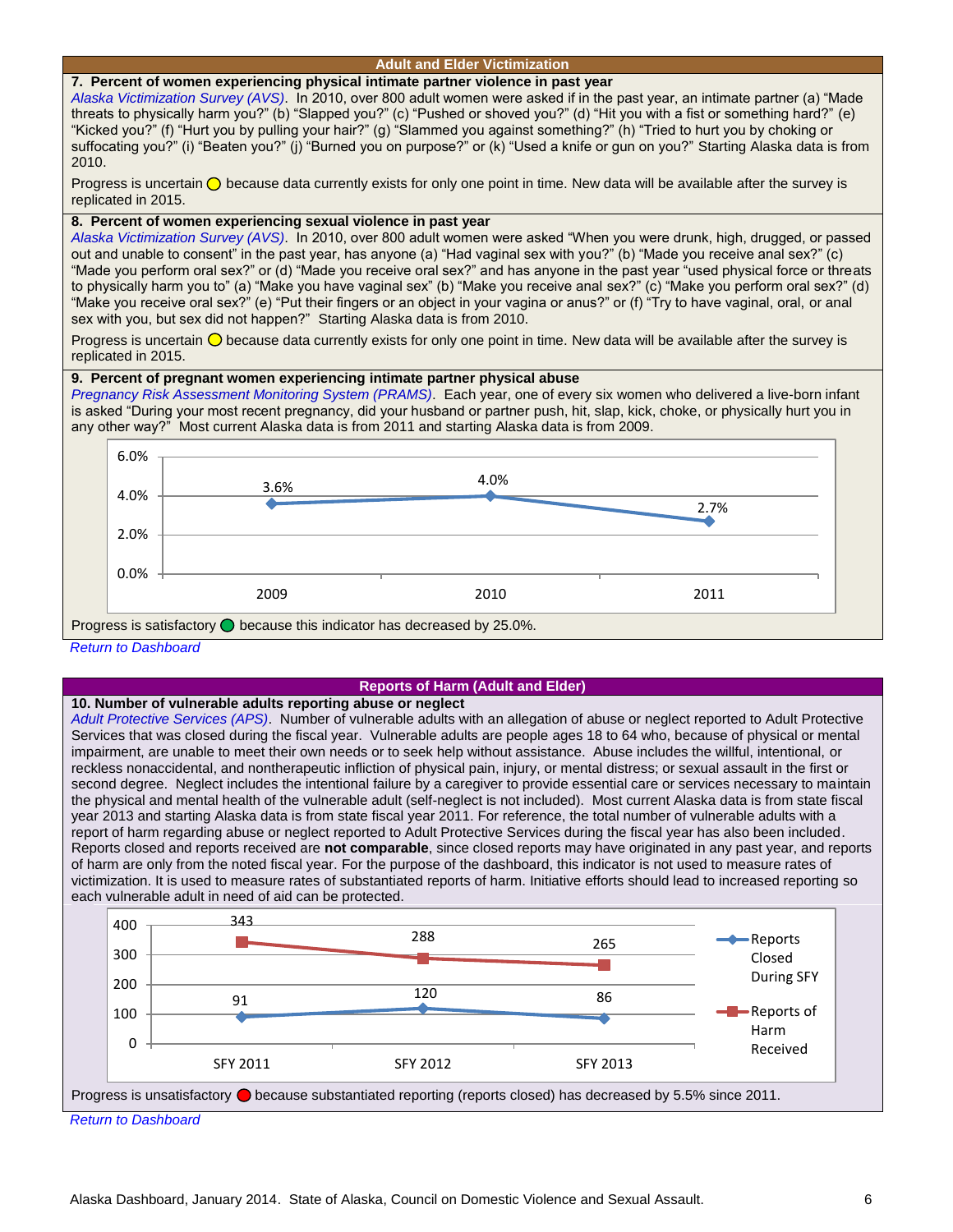#### <span id="page-6-0"></span>**[11. Number of vulnerable elders reporting abuse or neglect](#page-1-11)**

*[Adult Protective Services \(APS\)](http://dhss.alaska.gov/dsds/Pages/aps/default.aspx)*. Number of vulnerable elders with an allegation of abuse or neglect reported to Adult Protective Services that was closed during the fiscal year. Vulnerable elders are people 65 years of age or older who, because of physical or mental impairment, are unable to meet their own needs or to seek help without assistance. Abuse includes the willful, intentional, or reckless nonaccidental, and nontherapeutic infliction of physical pain, injury, or mental distress; or sexual assault in the first or second degree. Neglect includes the intentional failure by a caregiver to provide essential care or services necessary to maintain the physical and mental health of the vulnerable adult (self-neglect is not included). Most current Alaska data is from 2013 and starting Alaska data is from 2011. For reference, the total number of vulnerable elders with a report of harm regarding abuse or neglect reported to Adult Protective Services during the fiscal year has also been included. Reports closed and reports received are not comparable, since closed reports may have originated in any past year, and reports of harm are only from the noted fiscal year. For the purpose of the dashboard, this indicator is not used to measure rates of victimization. It is used to measure rates of substantiated reports of harm. Initiative efforts should lead to increased reporting so each vulnerable elder in need of aid can be protected.



*[Return to Dashboard](#page-1-2)*

<span id="page-6-2"></span><span id="page-6-1"></span>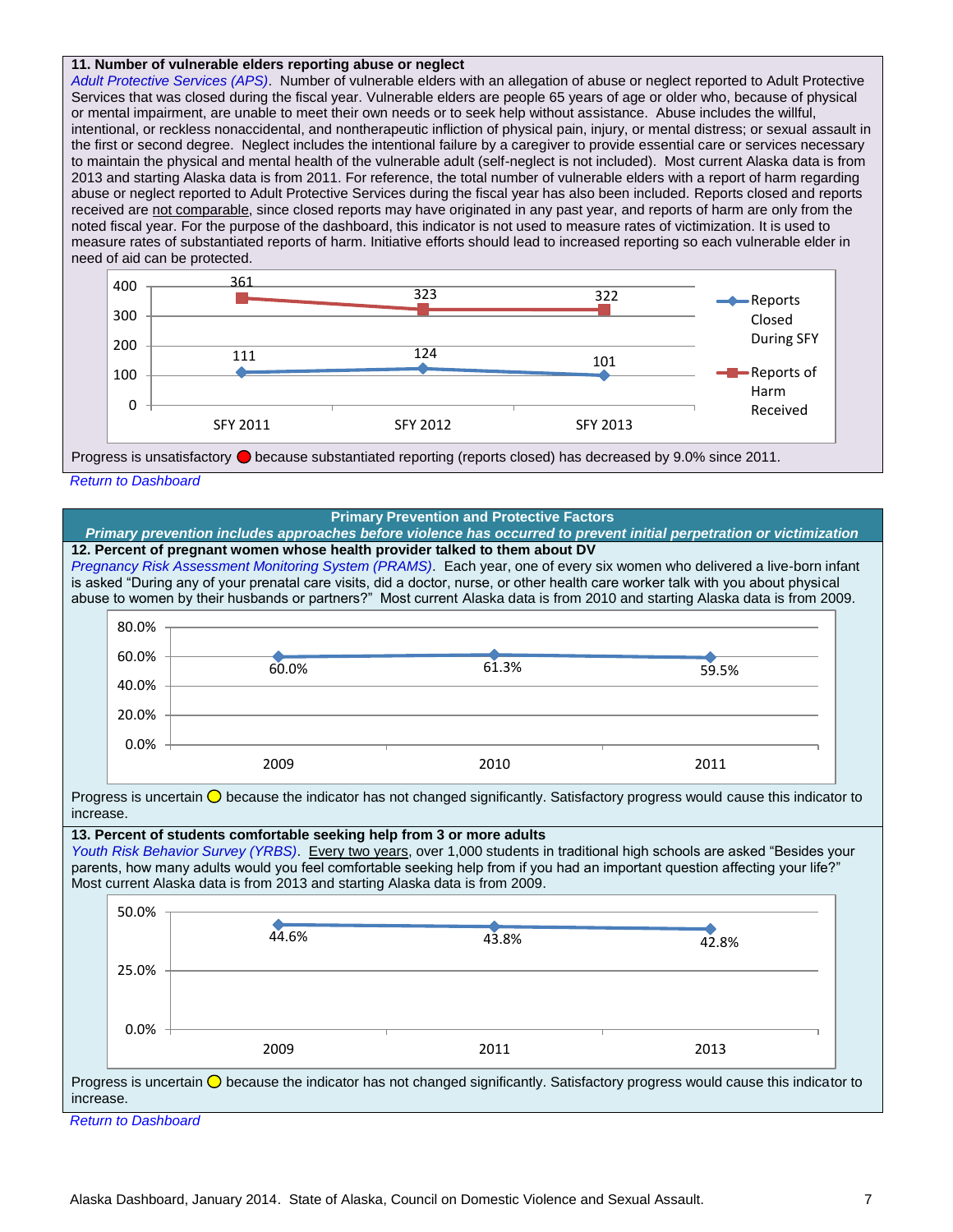<span id="page-7-0"></span>

<span id="page-7-1"></span>**[16. Rate of forcible rape reported to law enforcement per 10,000](#page-1-16)** *[Uniform Crime Reports \(UCR\)](http://www.fbi.gov/about-us/cjis/ucr)*. Rate of forcible rape reported to most law enforcement agencies in Alaska per 10,000 population. Forcible rape is defined as the carnal knowledge of a female forcibly and against her will. Attempted forcible rapes are included, regardless of the age of the victim. Statutory offenses (no force used – victim under age of consent) are excluded. To obtain rates per 100,000, multiply the rates per 10,000 by 10. In January 2013, states began submitting data to the FBI based on a new, more inclusive definition of forcible rape which will provide a more accurate understanding of the scope and volume of these crimes. The effect of the new definition change will not be seen in reported crime data until after 2013. Data from prior years will not be revised which will preclude comparisons to prior years. Most current Alaska data is from 2012 and starting Alaska data is from 2009.

**Reports to Law Enforcement**

2009 2010 2011 2012 2013

<span id="page-7-2"></span>

Progress is satisfactory  $\bigcirc$  because school connectedness is greater than it was in 2009.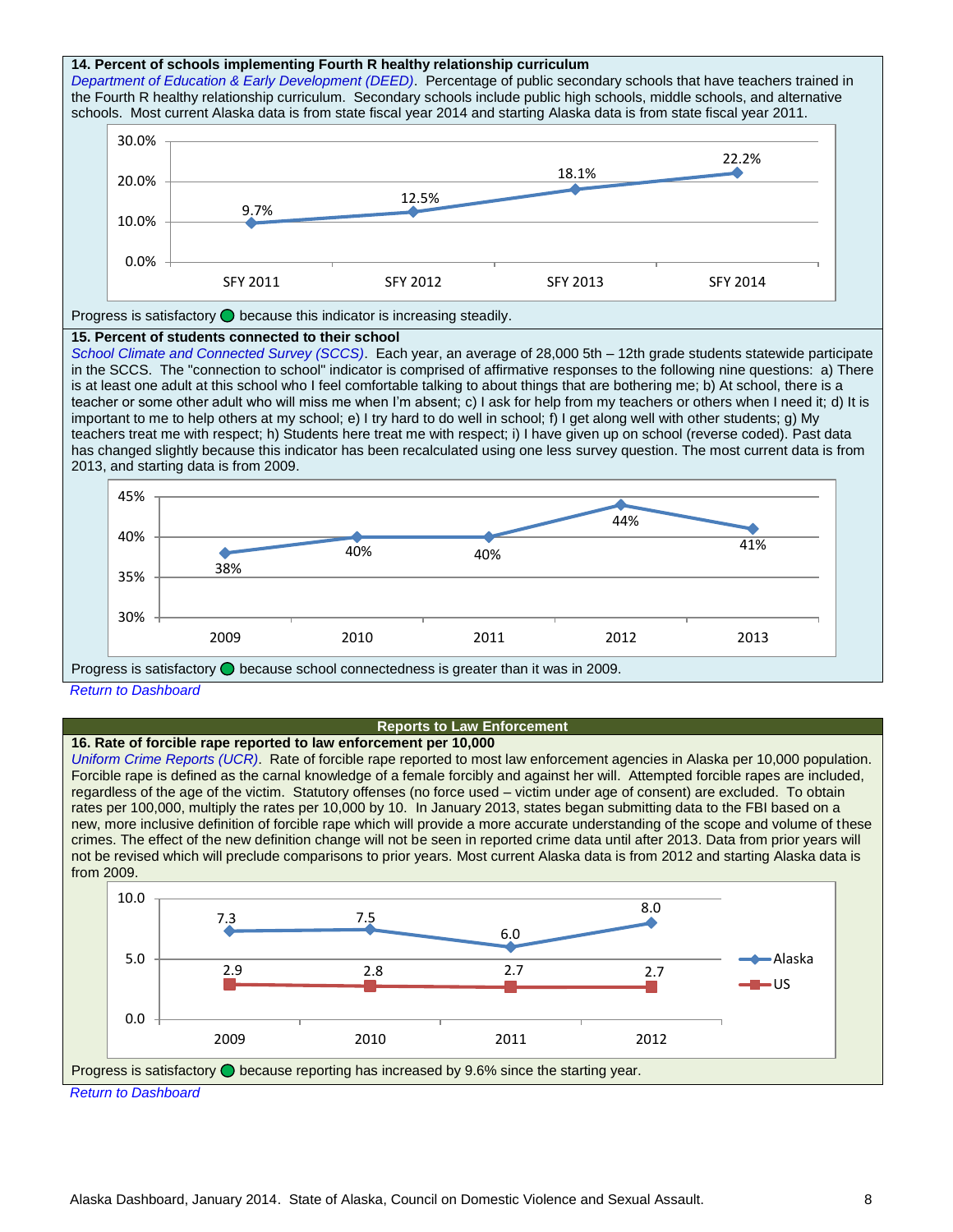#### **[17. Number of domestic violence related homicides](#page-1-17) reported to law enforcement**

*[Alaska Department of Public Safety \(DPS\)](http://dps.alaska.gov/)*. Number of homicides (willful nonnegligent killings) known to law enforcement that occurred in Alaska where the homicide was committed by a household member against another household member. Household members include adults or minors who are current or former spouses, who live together or who have lived together, who are dating or who have dated, who are engaged in or who have engaged in a sexual relationship, who are related to each other up to the fourth degree of consanguinity, who are related or formerly related by marriage, who have a child of the relationship. Household members also include children of a person in any of these relationships. In some cases, the relationship of the victim to the offender is unknown. These cases are not included in the number of domestic violence related homicides. Most current data is from 2012 and starting Alaska data is from 2009.





#### <span id="page-8-0"></span>**[18. Number of elderly victims reporting DV-related sexual/physical assaults to AST](#page-1-18)**

*[Alaska Department of Public Safety](http://dps.alaska.gov/) (DPS).* Number of elderly victims (age 60 or older) who reported an assault involving domestic violence or a sexual assault involving domestic violence to Alaska State Troopers. This is the unduplicated count of victims, not the count of offenses or cases. In addition, each victim is counted only once per year. This number does not include offenses reported to local or municipal police departments. This number also does not include other domestic violence offenses (other crimes against the person, burglary, criminal trespass, arson or criminally negligent burning, criminal mischief, terrorist threatening, violating a protective order, and harassment). Crimes are domestic violence related if they occur between household members (i.e., adults or minors who are current or former spouses, who live together or who have lived together, who are dating or who have dated, who are engaged in or who have engaged in a sexual relationship, who are related to each other up to the fourth degree of consanguinity, or who are related or formerly related by marriage; persons who have a child of the relationship; and minor children of a person in any of these relationships). Past data has changed due to improved data extraction technique. Most current data is from 2013 and starting Alaska data is from 2009.



Progress is satisfactory  $\bigcirc$  because reporting has increased by 9.6% since the starting year.

<span id="page-8-1"></span>**[19. Number of sexual assaults reported to law enforcement \(DPS\)](#page-1-19) – New in 2014**

*[Alaska Department of Public Safety \(DPS\).](http://dps.alaska.gov/)* Number of sexual assault offences reported to any of Alaska's law enforcement agencies during calendar year 2012. This includes sexual assault offenses in the first through fourth degrees. Alaska Statute 12.62.130 was amended in 2010 to specifically require criminal justice agencies to report to the Department of Public Safety, at a minimum, data regarding each felony sex offense committed in the agency's jurisdiction. Collecting statistics on these offenses as defined in state statute will provide a significant improvement to understanding crime in Alaska and our ability to proactively gauge and address crime trends.

Progress is uncertain  $\bigcirc$  because data currently exists for only one point in time. Additional data is expected in 2015.

#### <span id="page-8-2"></span>**[20. Number of sexual abuses of minors reported to law enforcement \(DPS\)](#page-1-20) – New in 2014**

*[Alaska Department of Public Safety \(DPS\).](http://dps.alaska.gov/)* Number of sex abuse of a minor offences reported to any of Alaska's law enforcement agencies during calendar year 2012. This includes sex abuse of a minor offenses in the first through fourth degrees. Alaska Statute 12.62.130 was amended in 2010 to specifically require criminal justice agencies to report to the Department of Public Safety, at a minimum, data regarding each felony sex offense committed in the agency's jurisdiction. Collecting statistics on these offenses as defined in state statute will provide a significant improvement to understanding crime in Alaska and our ability to proactively gauge and address crime trends.

Progress is uncertain  $\bigcirc$  because data currently exists for only one point in time. Additional data is expected in 2015.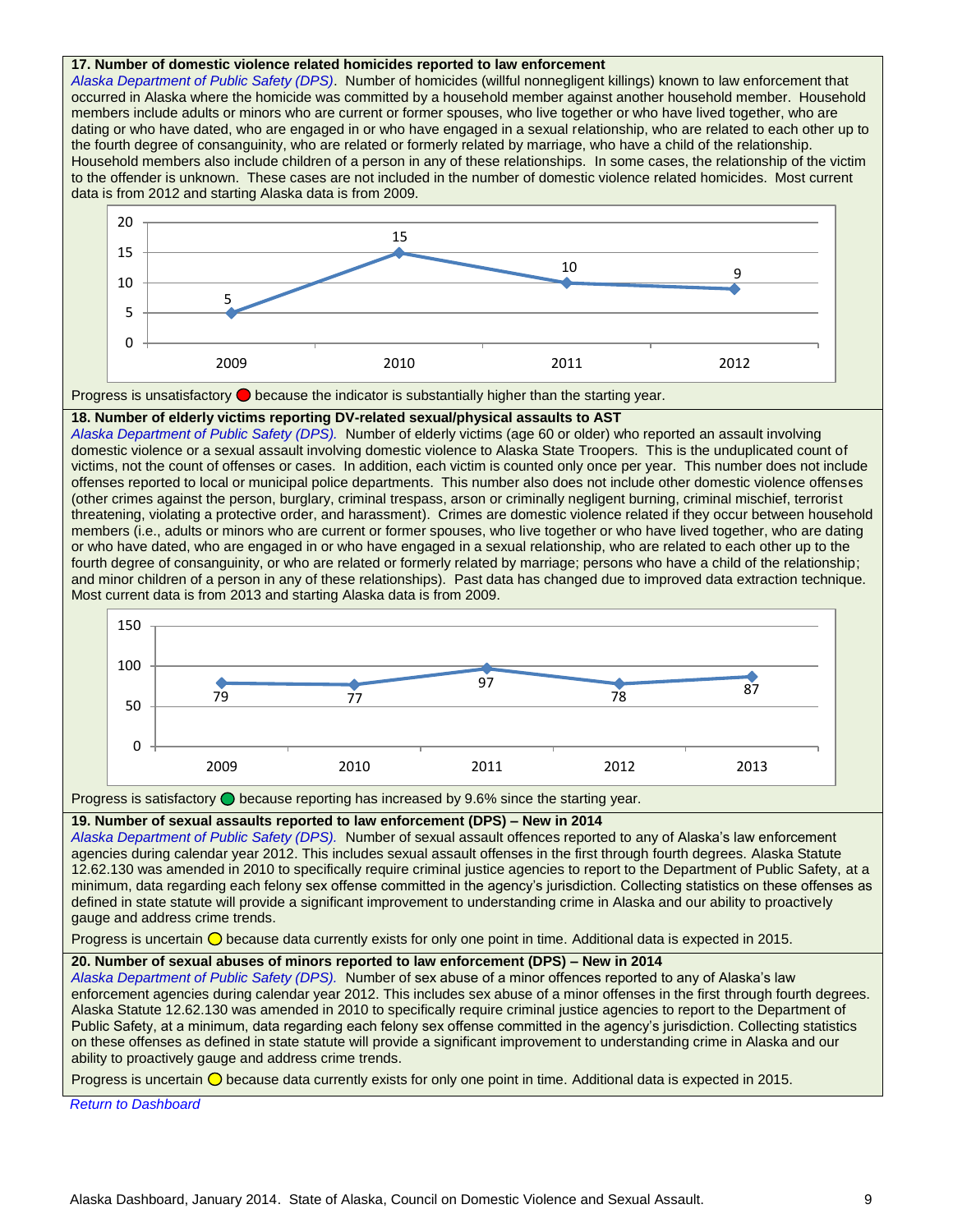<span id="page-9-2"></span><span id="page-9-1"></span><span id="page-9-0"></span>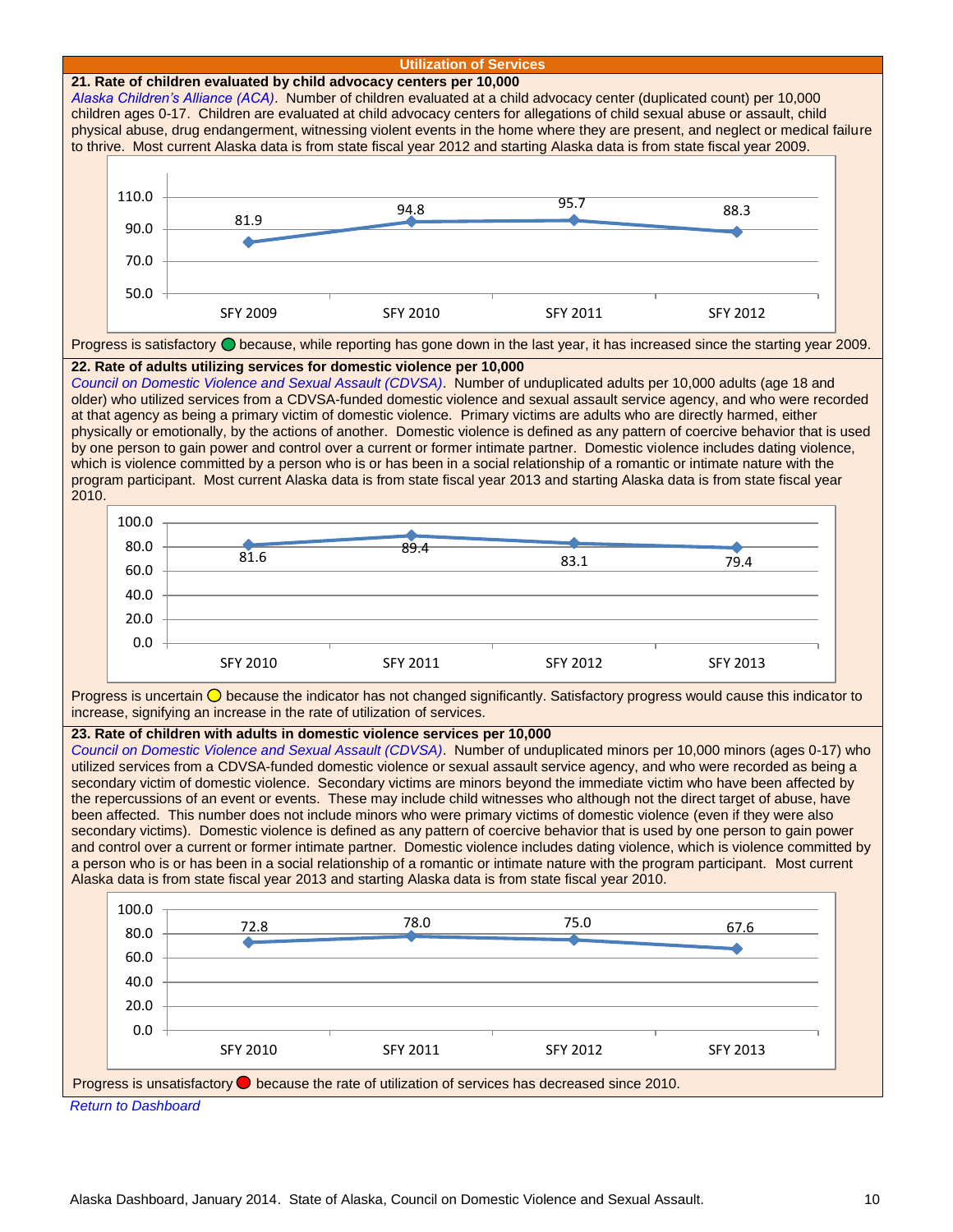<span id="page-10-2"></span><span id="page-10-1"></span><span id="page-10-0"></span>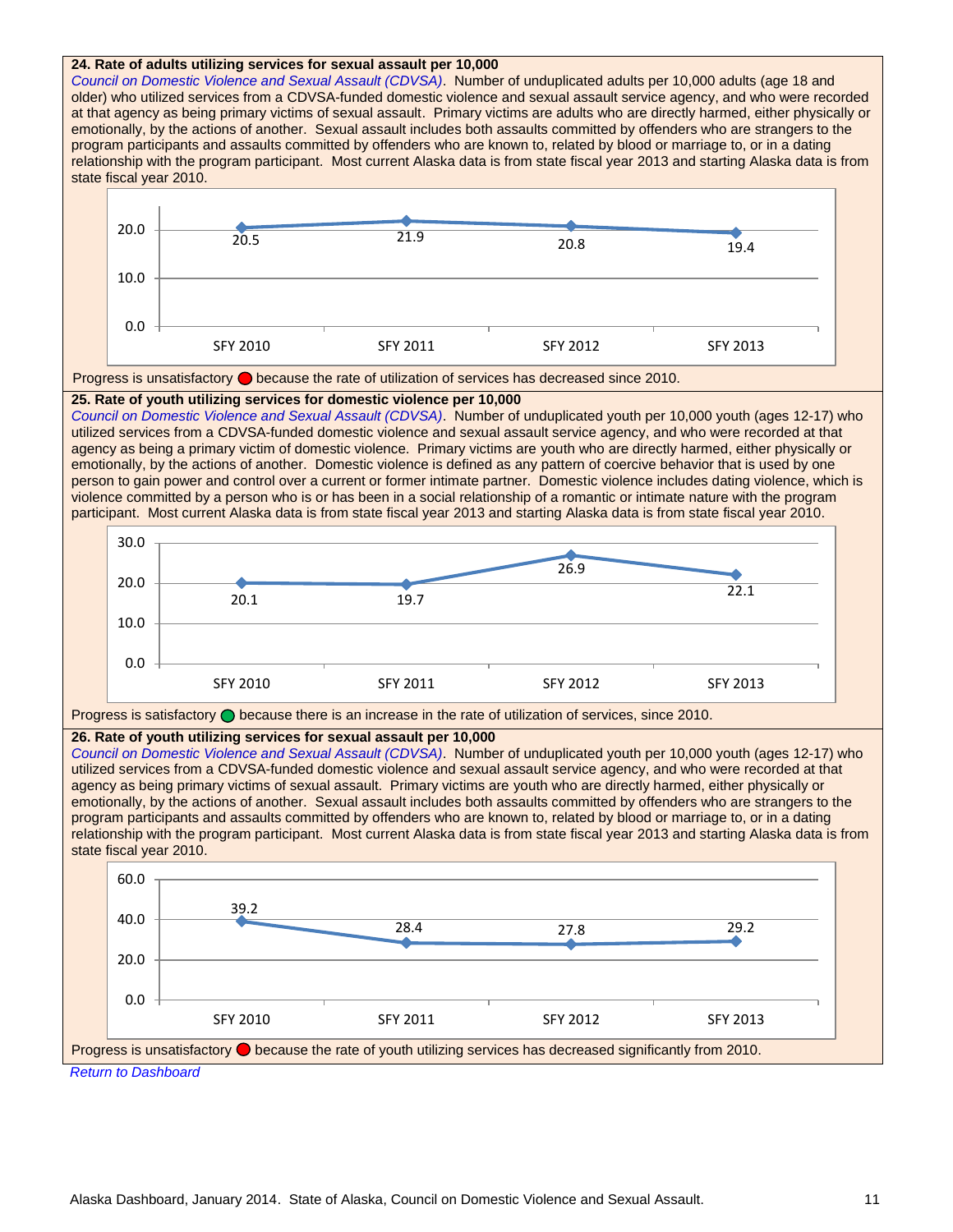<span id="page-11-2"></span><span id="page-11-1"></span><span id="page-11-0"></span>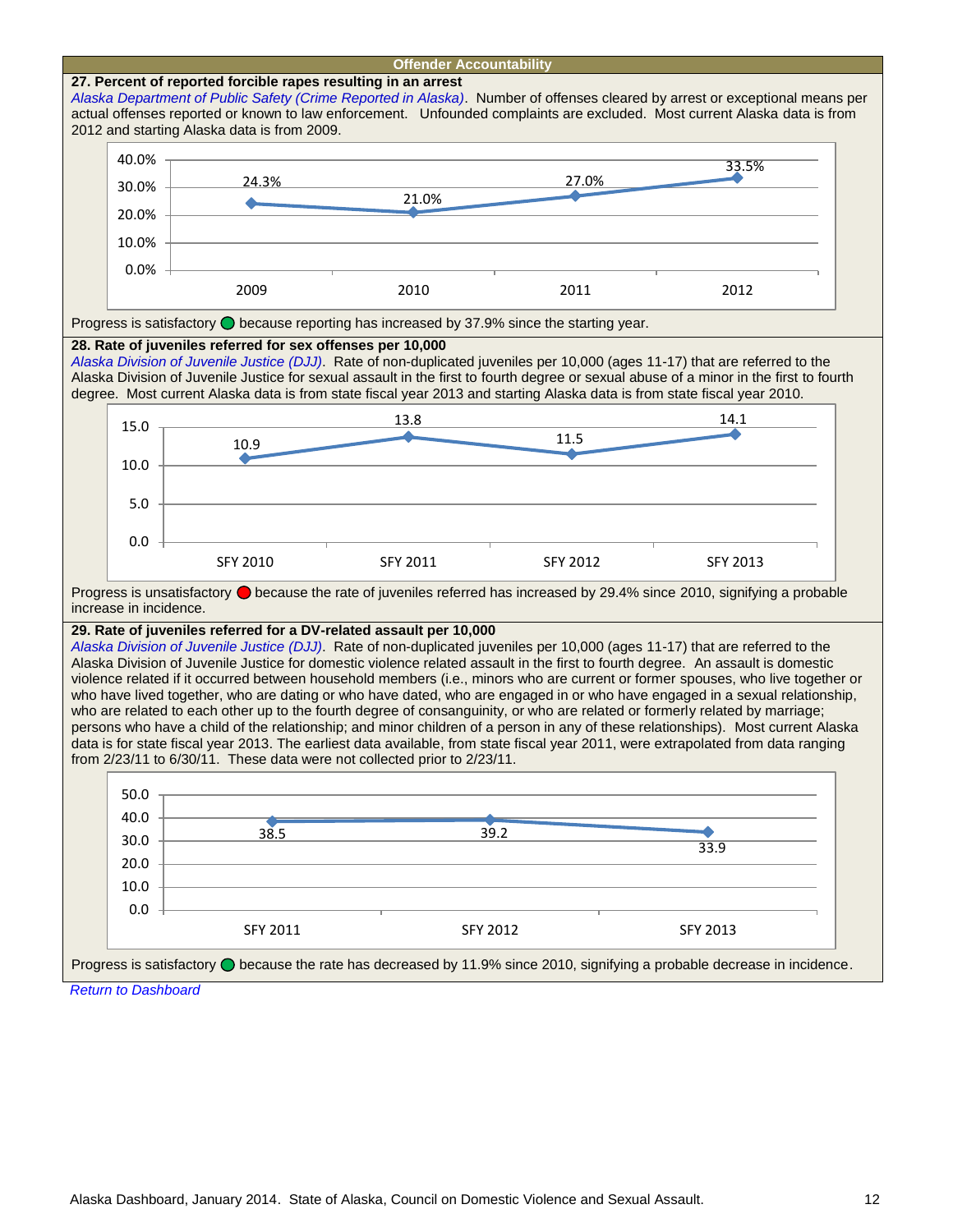<span id="page-12-1"></span><span id="page-12-0"></span>

<span id="page-12-2"></span>*[Return to Dashboard](#page-1-2)*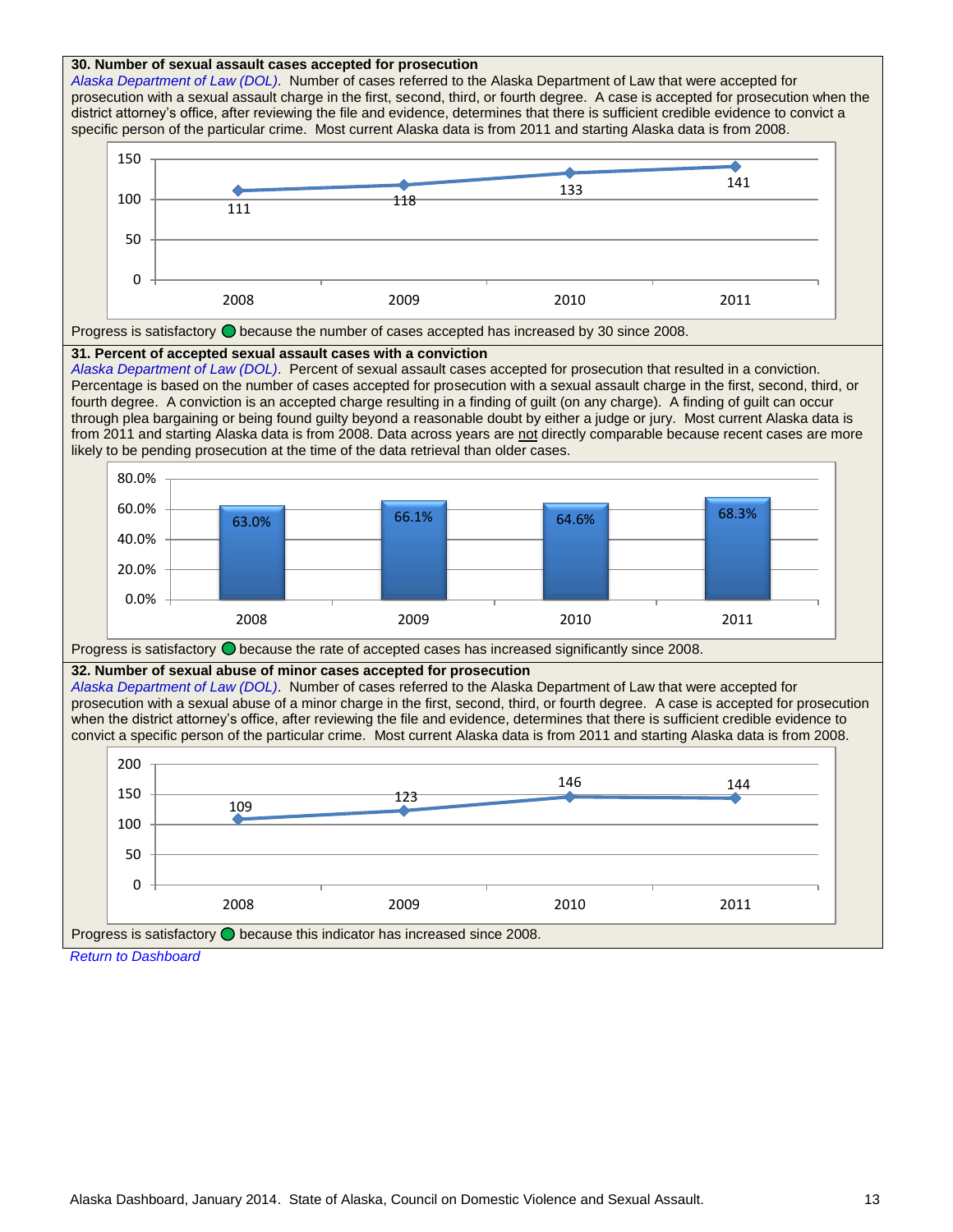<span id="page-13-2"></span><span id="page-13-1"></span><span id="page-13-0"></span>